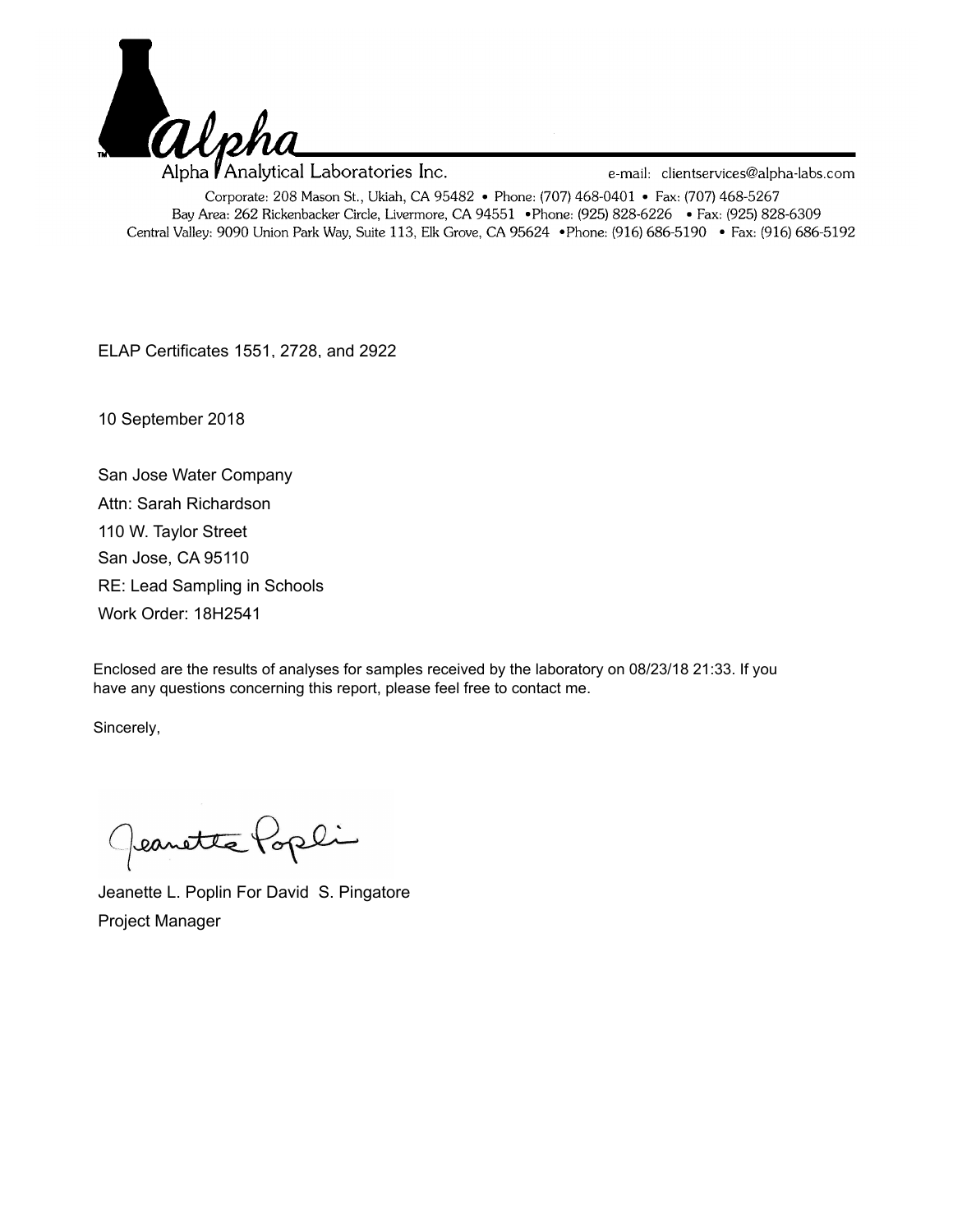

e-mail: clientservices@alpha-labs.com

Corporate: 208 Mason St., Ukiah, CA 95482 • Phone: (707) 468-0401 • Fax: (707) 468-5267 Bay Area: 262 Rickenbacker Circle, Livermore, CA 94551 • Phone: (925) 828-6226 • Fax: (925) 828-6309 Central Valley: 9090 Union Park Way, Suite 113, Elk Grove, CA 95624 • Phone: (916) 686-5190 • Fax: (916) 686-5192

| San Jose Water Company |                                 | Project Manager: Sarah Richardson |                |
|------------------------|---------------------------------|-----------------------------------|----------------|
| 110 W. Taylor Street   |                                 | Project: Lead Sampling in Schools | Reported:      |
| San Jose CA, 95110     | Project Number: Lead in Schools |                                   | 09/10/18 16:07 |

## **ANALYTICAL REPORT FOR SAMPLES**

| Sample ID     | <b>Laboratory ID</b> | <b>Matrix</b> | Date Sampled   | <b>Date Received</b> |
|---------------|----------------------|---------------|----------------|----------------------|
| 4310011-BBD-F | 18H2541-01           | Water         | 08/23/18 07:02 | 08/23/18 21:33       |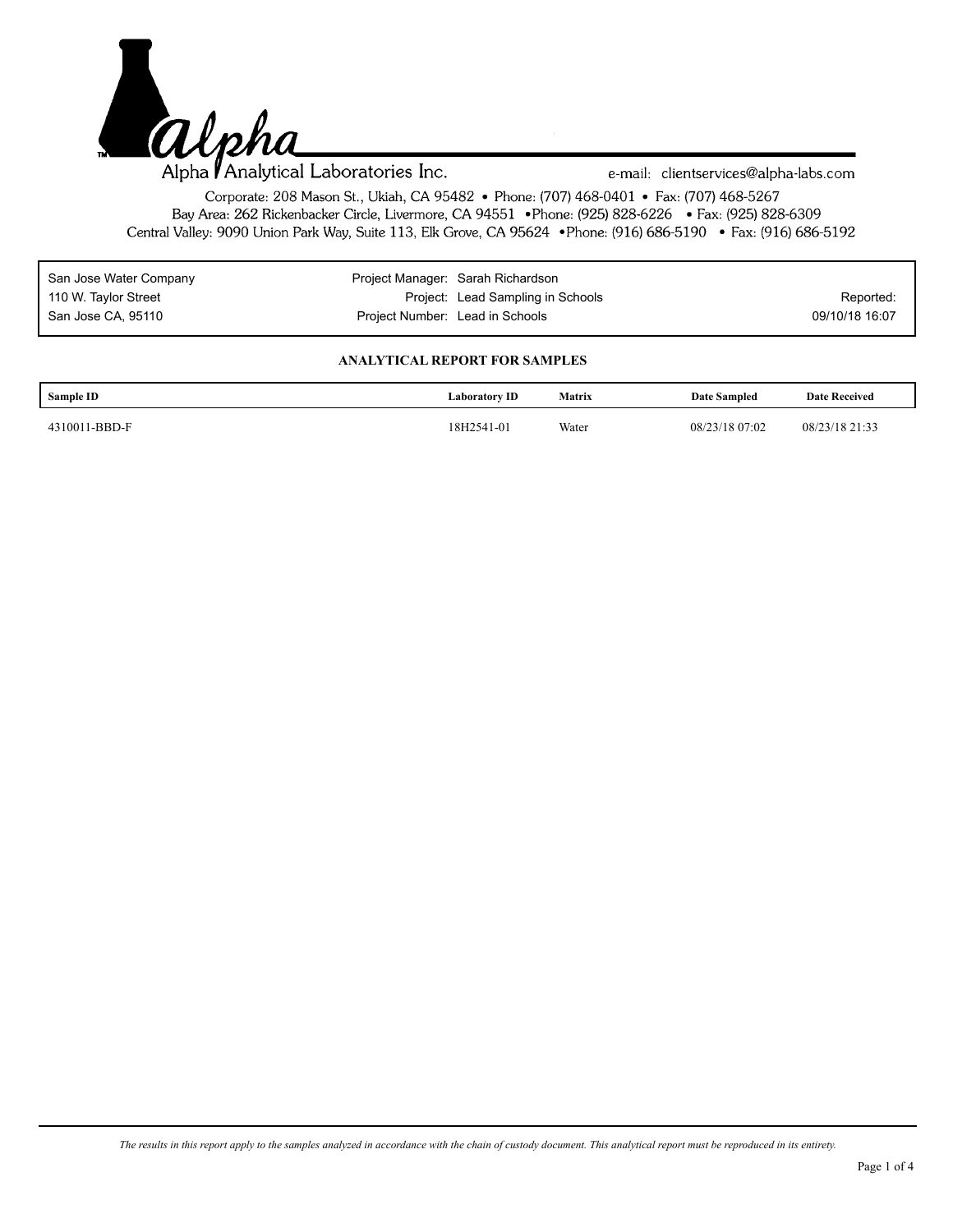

e-mail: clientservices@alpha-labs.com

Corporate: 208 Mason St., Ukiah, CA 95482 • Phone: (707) 468-0401 • Fax: (707) 468-5267 Bay Area: 262 Rickenbacker Circle, Livermore, CA 94551 • Phone: (925) 828-6226 • Fax: (925) 828-6309 Central Valley: 9090 Union Park Way, Suite 113, Elk Grove, CA 95624 • Phone: (916) 686-5190 • Fax: (916) 686-5192

| San Jose Water Company | Project Manager: Sarah Richardson |                |
|------------------------|-----------------------------------|----------------|
| 110 W. Taylor Street   | Project: Lead Sampling in Schools | Reported:      |
| San Jose CA, 95110     | Project Number: Lead in Schools   | 09/10/18 16:07 |

## **Metals by EPA Method 200.8 ICP/MS**

| Analyte                                                                           | Result | MDL  | Reporting<br>Limit | Units | Dilution | Batch   | Prepared       | Analyzed                 | Method | Analyst | Notes  |
|-----------------------------------------------------------------------------------|--------|------|--------------------|-------|----------|---------|----------------|--------------------------|--------|---------|--------|
| 4310011-BBD-F (18H2541-01) Water Sampled: 08/23/18 07:02 Received: 08/23/18 21:33 |        |      |                    |       |          |         |                |                          |        |         | $P-02$ |
| Lead                                                                              | 7.0    | 0.24 | 5.0                | ug/L  |          | AH84276 | 08/29/18 13:30 | 08/30/18 14:37 EPA 200.8 |        | JRA     |        |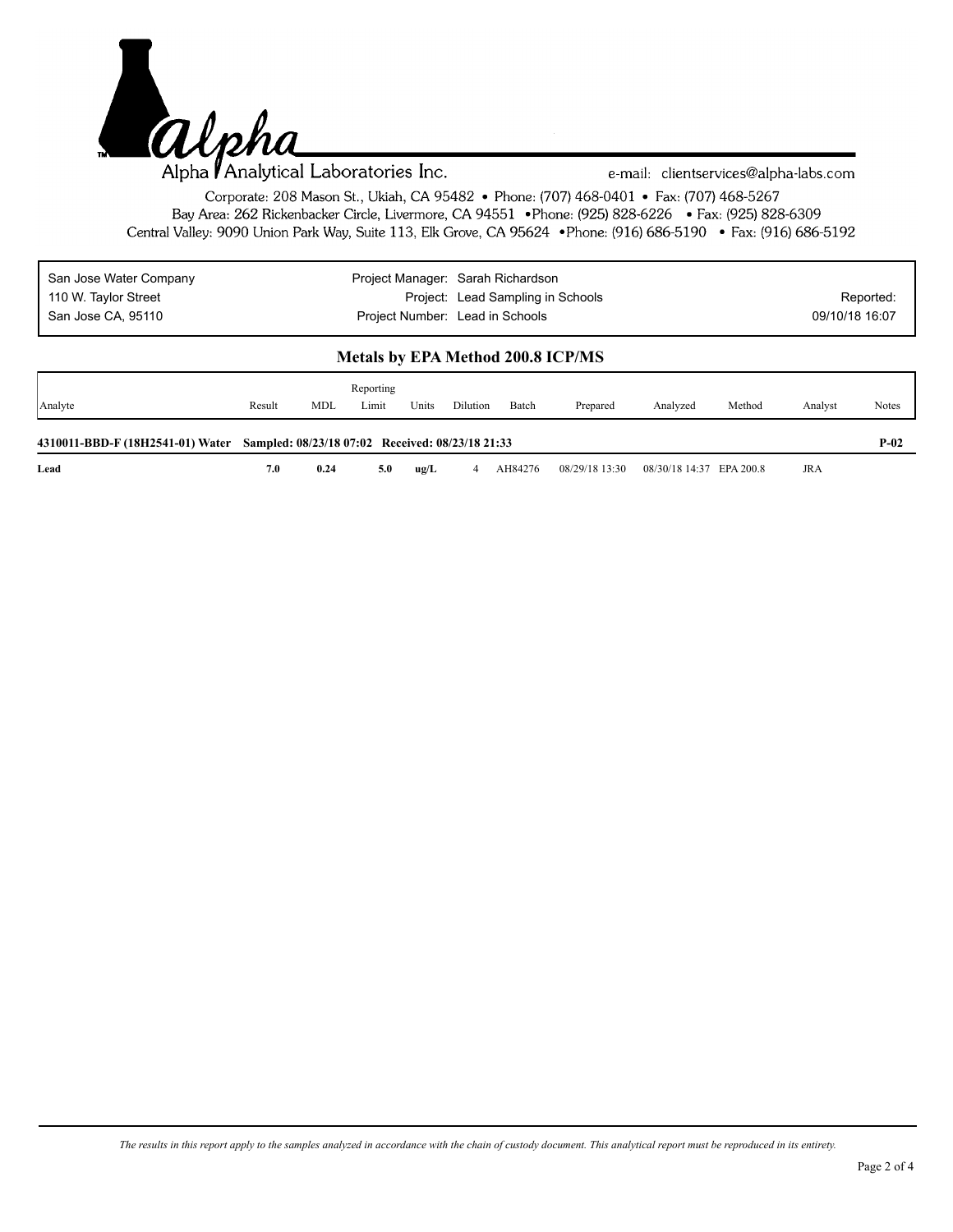

e-mail: clientservices@alpha-labs.com

Corporate: 208 Mason St., Ukiah, CA 95482 • Phone: (707) 468-0401 • Fax: (707) 468-5267 Bay Area: 262 Rickenbacker Circle, Livermore, CA 94551 • Phone: (925) 828-6226 • Fax: (925) 828-6309 Central Valley: 9090 Union Park Way, Suite 113, Elk Grove, CA 95624 • Phone: (916) 686-5190 • Fax: (916) 686-5192

| San Jose Water Company | Project Manager: Sarah Richardson |                |
|------------------------|-----------------------------------|----------------|
| 110 W. Taylor Street   | Project: Lead Sampling in Schools | Reported:      |
| San Jose CA, 95110     | Project Number: Lead in Schools   | 09/10/18 16:07 |

## **Metals by EPA Method 200.8 ICP/MS - Quality Control**

|                                 |        |                    | Reporting |       | Spike | Source                                |         | $%$ REC   |            | <b>RPD</b> |              |
|---------------------------------|--------|--------------------|-----------|-------|-------|---------------------------------------|---------|-----------|------------|------------|--------------|
| Analyte                         | Result | <b>MDL</b>         | Limit     | Units | Level | Result                                | $%$ REC | Limits    | <b>RPD</b> | Limit      | <b>Notes</b> |
| Batch AH84276 - EPA 200.8       |        |                    |           |       |       |                                       |         |           |            |            |              |
| <b>Blank (AH84276-BLK1)</b>     |        |                    |           |       |       | Prepared: 08/29/18 Analyzed: 08/30/18 |         |           |            |            |              |
| Lead                            | ND     | 0.060              | 5.0       | ug/L  |       |                                       |         |           |            |            | U            |
| <b>LCS (AH84276-BS1)</b>        |        |                    |           |       |       | Prepared: 08/29/18 Analyzed: 08/30/18 |         |           |            |            |              |
| Lead                            | 20.5   | 0.060              | 5.0       | ug/L  | 20.0  |                                       | 102     | 85-115    |            |            |              |
| Duplicate (AH84276-DUP1)        |        | Source: 18H2541-01 |           |       |       | Prepared: 08/29/18 Analyzed: 08/30/18 |         |           |            |            |              |
| Lead                            | 7.26   | 0.24               | 5.0       | ug/L  |       | 7.05                                  |         |           | 3.03       | 20         |              |
| MRL Check (AH84276-MRL1)        |        |                    |           |       |       | Prepared: 08/29/18 Analyzed: 08/30/18 |         |           |            |            |              |
| Lead                            | 0.459  | 0.060              | 5.0       | ug/L  | 0.400 |                                       | 115     | $0 - 200$ |            |            |              |
| Matrix Spike (AH84276-MS1)      |        | Source: 18H2541-01 |           |       |       | Prepared: 08/29/18 Analyzed: 08/30/18 |         |           |            |            |              |
| Lead                            | 28.5   | 0.24               | 5.0       | ug/L  | 20.0  | 7.05                                  | 107     | 70-130    |            |            |              |
| Matrix Spike Dup (AH84276-MSD1) |        | Source: 18H2541-01 |           |       |       | Prepared: 08/29/18 Analyzed: 08/30/18 |         |           |            |            |              |
| Lead                            | 27.5   | 0.24               | 5.0       | ug/L  | 20.0  | 7.05                                  | 102     | 70-130    | 3.71       | 20         |              |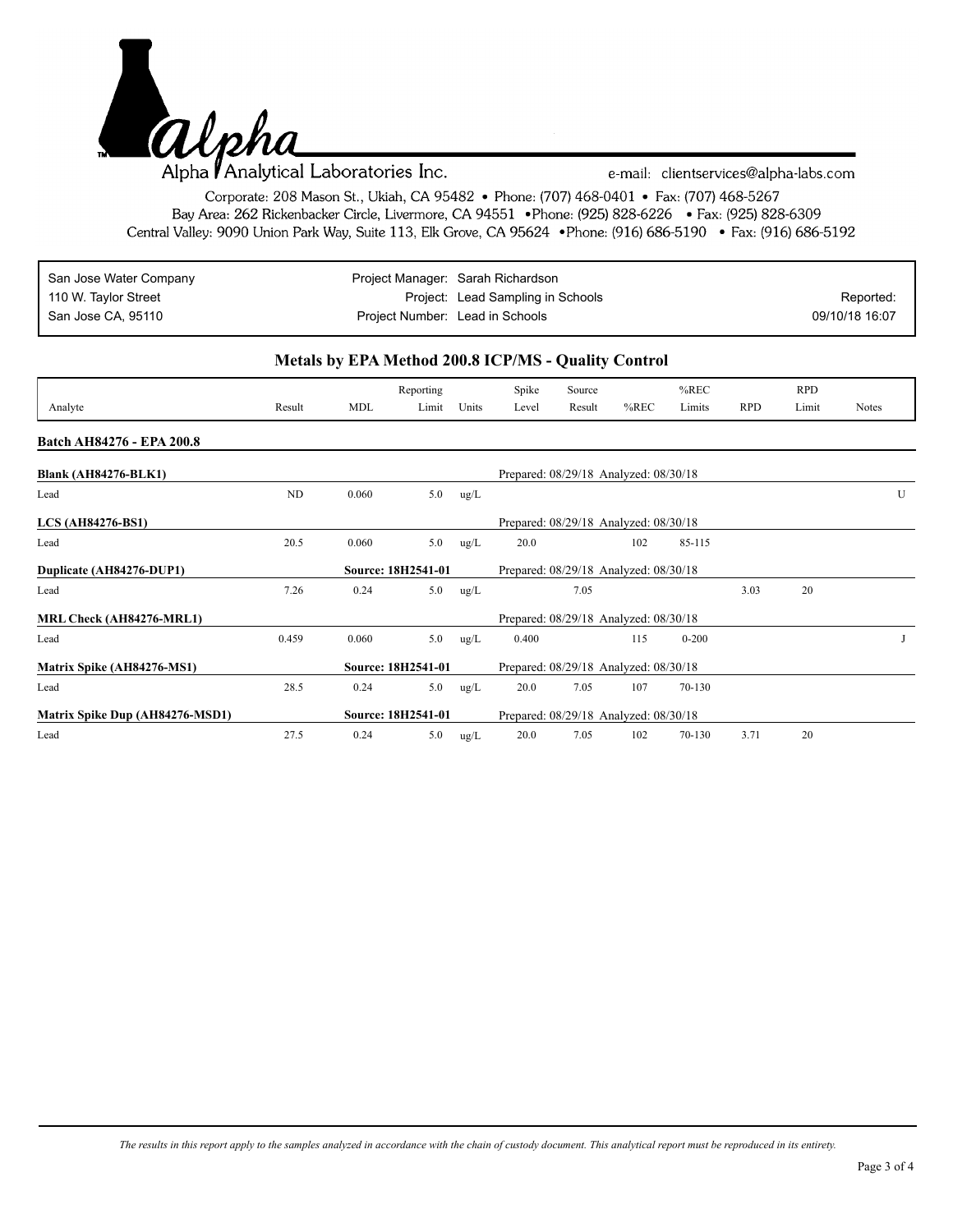

e-mail: clientservices@alpha-labs.com

Corporate: 208 Mason St., Ukiah, CA 95482 • Phone: (707) 468-0401 • Fax: (707) 468-5267 Bay Area: 262 Rickenbacker Circle, Livermore, CA 94551 • Phone: (925) 828-6226 • Fax: (925) 828-6309 Central Valley: 9090 Union Park Way, Suite 113, Elk Grove, CA 95624 • Phone: (916) 686-5190 • Fax: (916) 686-5192

| San Jose Water Company | Project Manager: Sarah Richardson |                                   |                |
|------------------------|-----------------------------------|-----------------------------------|----------------|
| 110 W. Taylor Street   |                                   | Project: Lead Sampling in Schools | Reported:      |
| San Jose CA. 95110     | Project Number: Lead in Schools   |                                   | 09/10/18 16:07 |

## **Notes and Definitions**

- J Detected but below the Reporting Limit; therefore, result is an estimated concentration, detected but not quantified (DNQ).
- P-02 Sample acidified to pH <2 and allowed to sit 24 hours before further processing.
- U Analyte included in analysis, but not detected at or above MDL.
- ND Analyte NOT DETECTED at or above the reporting limit
- Sample results reported on a dry weight basis dry
- MDL Method detection limit
- Rec Recovery
- RPD Relative Percent Difference